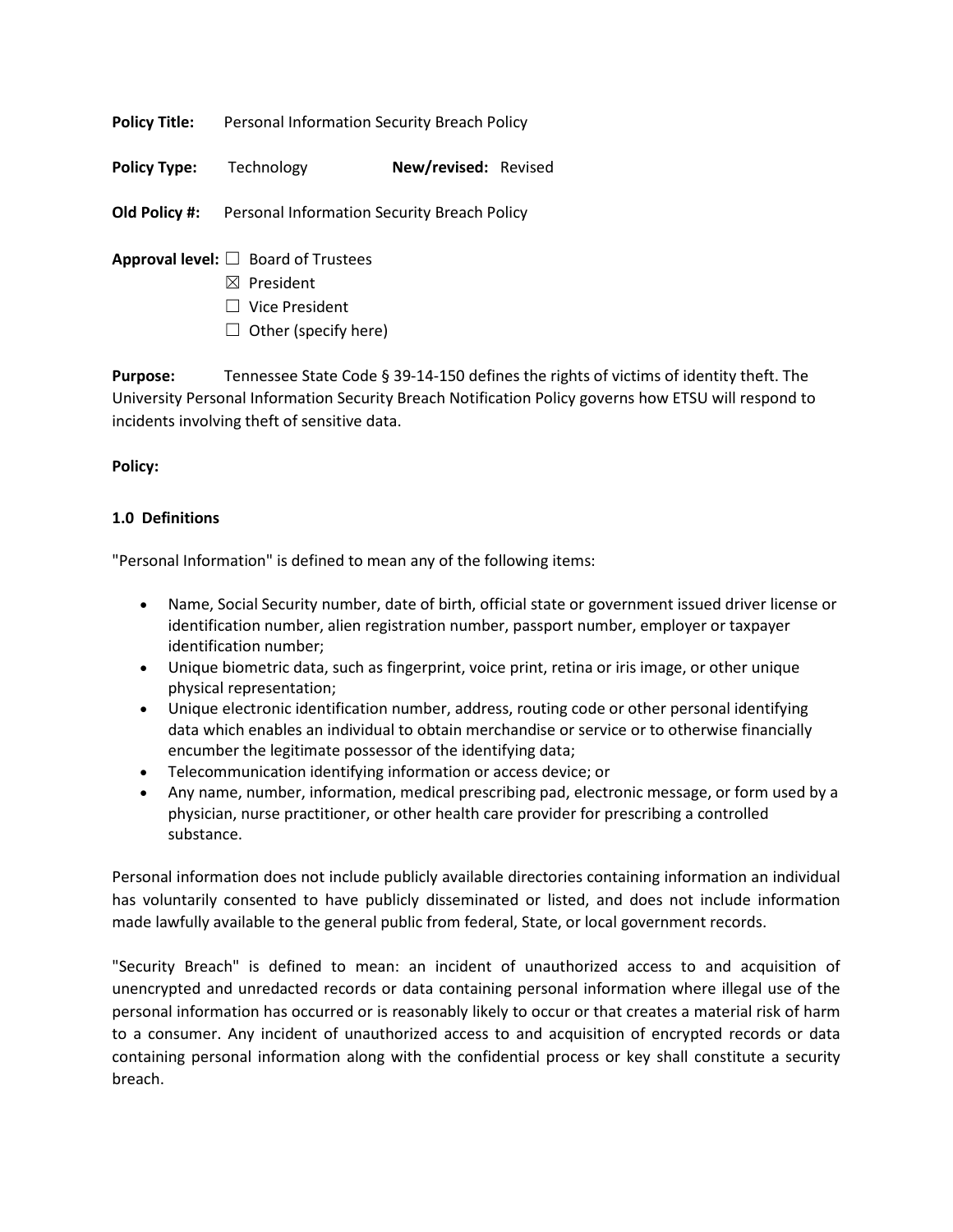Good faith acquisition of personal information by an employee or agent of the University for a legitimate purpose is not a security breach, provided that the personal information is not used for a purpose other than a lawful purpose of the University and is not subject to further unauthorized disclosure.

## **2.0 Procedures in the Event of a Security Breach**

## **2.1. Containment, Classification, and Report of a Breach**

## *2.1.1. Containment:*

The first priority after a security breach is discovered is to contain the breach and notify supervisory personnel as quickly as possible. For any category of breach, the data must be secured, and the reasonable integrity, security, and confidentiality of the data or data system must be restored.

## *2.1.2. Classification:*

The next step is to determine the exact nature of the breach in terms of its extent and seriousness. Is personal information easily accessible?

## *2.1.3. Internal Reporting of a Breach:*

As soon as a breach has been identified, the employee who discovered it must take immediate steps to report the breach to his or her supervisor. The supervisor must take immediate action to determine the extent and category of the breach and to take such further action as is necessary to contain the breach or recover the missing data. Assistance from Information Technology Services, Public Safety or other office with relevant expertise should be requested as soon as possible. If the potential or actual breach involves loss or theft of University-owned equipment or other criminal activity, notify the Public Safety. In all cases of a breach, University Counsel's Office must be notified as soon as practicable.

The supervisor must document the breach, noting the category involved, the scope of the breach, steps taken to contain the breach, and the names or categories of persons whose personal information was, or may have been, acquired by an unauthorized person. A copy of that documentation must be sent to University Counsel.

# **2.2 Notification to Victims**

# *2.2.1. Time for Providing Notification*

The University shall notify affected individuals without unreasonable delay. However, notification shall be delayed if law enforcement informs the University that disclosure of the breach would impede a criminal investigation or jeopardize national or homeland security.